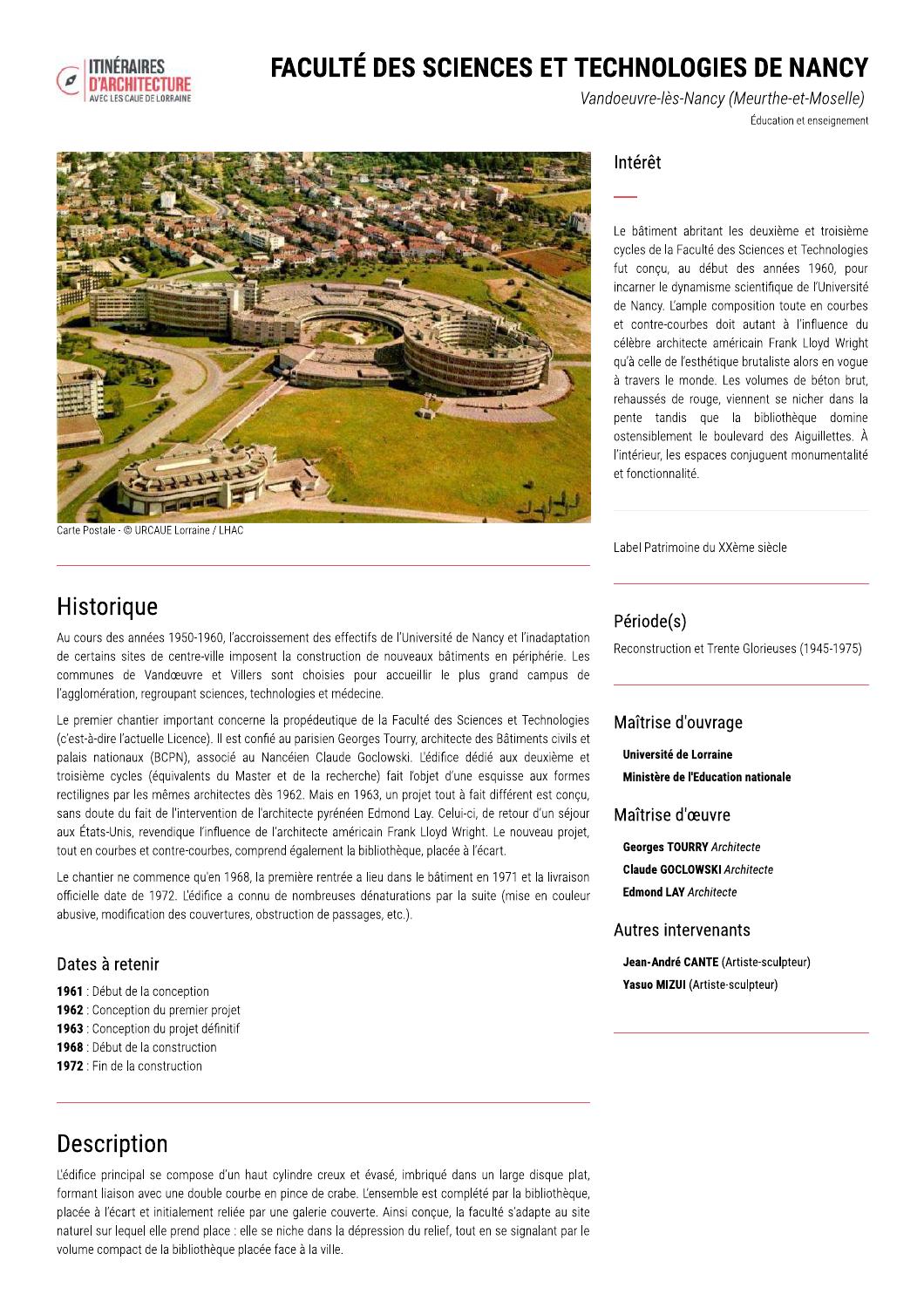Lensemble est unifie par les memes característiques estrietiques tirees tout autant de Frank Lloyd wright (1867-1959) que du mouvement prutaliste des années 1960. Les courbes nombreuses stiques esthétiques tirées tout autant de Frank L<br>
aliste des années 1960. Les courbes nombreu<br>
r et des corps de bâtiment pyramidaux ou polyédrique<br>
dis que d'autres s'affinent de niveau en niveau.<br>
sa allèges gravillonné s opposent aux lignes droites des cages d'escaller et des corps de batiment pyramidaux ou polyedriques. Put autant de Frank Lloyd<br>
Localisation<br>
es courbes nombreuses<br>
ramidaux ou polyédriques.<br>
de niveau en niveau. Les<br>
autres d'un rouge intense.<br>
rit brutaliste voulu par les<br>
prince de la place du<br>
trué de deux sculptures Plusieurs façades sont en encorpellement tandis que d'autres s'affinent de niveau en niveau. Les Solonier de Frank Lloyd<br>
1990 Localisatio<br>
1990 Les courbes nombreuses<br>
ent de niveau en niveau. Les<br>
et d'autres d'un rouge intense.<br>
l'esprit brutaliste voulu par les<br>
l'esprit brutaliste voulu par les<br>
sitieur venant de  $\frac{1}{2}$  surfaces general of the constraint avec des alleges gravillonnees et d'autres d'un rouge intense. out autant de Frank Lloyd<br>
Localisation<br>
des courbes nombreuses<br>
de niveau en niveau. Les<br>
autres d'un rouge intense.<br>
rit brutaliste voulu par les<br>
ur venant de la place du<br>
sur venant de la place du<br>
spectives vers les e Maineureusement, une mise en couleur intempestive est venue nuire à l'esprit prutaliste voulu par les architectes. L'ensemble est unifié par les mêmes<br>
Wright (1867-1959) que du mouv<br>
s'opposent aux lignes droites des cag<br>
Plusieurs façades sont en encorbe<br>
surfaces grisées de béton brut voisi<br>
Malheureusement, une mise en coul<br>
archit

pignon Est, conçu comme une proue monumentale, appelle le visiteur venant de la place du velodrome. Le cheminement mene alors vers le forum circulaire central, ponctue de deux sculptures de s'opposent aux lignes droites des ca<br>Plusieurs façades sont en encorbe<br>surfaces grisées de béton brut vois<br>Malheureusement, une mise en cou<br>architectes.<br>Le pignon Est, conçu comme une<br>vélodrome. Le cheminement mène a<br>Jean-Jean-Andre Cante et Yasuo Mizui. Le naii principai ouvre par de multiples perspectives vers les espaces rs façades sont en encorbellement tandis que d<br>
s grisées de béton brut voisinent avec des allèges<br>
reusement, une mise en couleur intempestive est v<br>
ttes.<br>
non Est, conçu comme une proue monumentale,<br>
me. Le cheminement de cours et de recherche. La tour annuiaire enserre une cour d'où emergent les formes pyramidales de surfaces grisées de béton brut voisinent avec des<br>Malheureusement, une mise en couleur intempest<br>architectes.<br>Le pignon Est, conçu comme une proue monur<br>vélodrome. Le cheminement mène alors vers le for<br>Jean-André Cante et deux amphitheatres. Le disque bas, parcouru de circulations concentriques ou radiales, est perce Malheureusement, une mise en couleur intem<br>
architectes.<br>
Le pignon Est, conçu comme une proue m<br>
vélodrome. Le cheminement mène alors vers<br>
Jean-André Cante et Yasuo Mizui. Le hall princ<br>
de cours et de recherche. La tour d'espaces plantes. Enfin, la partie dité « en pince de crabe » forme un vide central en amande. Plus loin, architectes.<br>
Le pignon Est, conçu comme une proue<br>
vélodrome. Le cheminement mène alors ve<br>
Jean-André Cante et Yasuo Mizui. Le hall pr<br>
de cours et de recherche. La tour annulaire<br>
deux amphithéâtres. Le disque bas, parc le visiteur venant de la place du<br>
tand, ponctué de deux sculptures de<br>
tiples perspectives vers les espaces<br>
emergent les formes pyramidales de<br>
necentriques ou radiales, est percé<br> **Cocole**<br>
no vide central en amande. Pl la bibliotheque, recemment capotee de metal orange, s'apparente à un bateau surmonte de sa cheminee. Le pignon Lot, sonça comme ane<br>
vélodrome. Le cheminement mène al<br>
Jean-André Cante et Yasuo Mizui. Le<br>
de cours et de recherche. La tour ann<br>
deux amphithéâtres. Le disque bas<br>
d'espaces plantés. Enfin, la partie dite<br>
la

#### Localisation



Boulevard des Alguillettes vandoeuvre-les-Nancy (54500)

s, Le batiment des deuxieme et troisieme cycles de la Faculte des Sciences et Technologies de Nancy, un patrimoine pour i universite, un patrimoine pour Nancy et la Lorraine, Laboratoire d'Histoire de l'Architecture Contemporaine / Ecole Nationale Superieure d'Architecture de l'

**Documentation conseillée**<br>
MARSEILLE Gilles, Le bâtiment des deuxième et troisième cycles de la Faculté des<br>
patrimoine pour l'Université, un patrimoine pour Nancy et la Lorraine, Laboratoire d'H<br>
/ École Nationale Supéri BAUER Caroline, Une architecture organique d'influence wrightienne. La Faculté des sciences de Vandoeuvre-lès-Nancy, Georges Tourry, Claude Goclowski, Edmond Lay architectes, 1968-1971, in Actes du colloque Luniversite a Nancy et en Lorraine : histoire, memoire et perspectives, Presses Universitaires de Nancy – Editions Universitaires de Lorraine, MARSEILLE Gilles, Le bâtiment des deuxième et troisième cycles de la Faculté des Sciences et Technologies de Nancy, un<br>patrimoine pour l'Université, un patrimoine pour Nancy et la Lorraine, Laboratoire d'Histoire de l'Arch BAUER Caroline, Une architecture organique d'influence wrightienne. La Faculté des sciences de Vandoeuvre-lès-Nancy Georges Tourry, Claude Goclowski, Edmond Lay architectes, 1968-1971, in Actes du colloque L'Université à N

, MARSEILLE GIIIes & MAURER PIerre, *Trois Itineraires pour decouvrir le patrimoine architectural de* i universite de Lorraine sur le territoire du Grand Nancy, livret edite à l'occasion du colloque Luniversite à Nancy et en Lorraine : histoire, memoire et perspectives, Université de Lorraine, Nancy, septembre 2

, MARSEILLE GIIIes & MAURER PIerre, « Larchitecture universitaire a Nancy. Un objet d'étude en In Actes du conoque *Lonversité à Nancy et en*<br>ancy – Éditions Universitaires de Lorraine, 2015,<br>s pour découvrir le patrimoine architectural de<br>occasion du colloque L'Université à Nancy et en<br>septembre 2014, 32 p.<br>re univ construction, un patrimoine en devenir », in COMPAIN-GAJAC Catherine ( EDEAS THE CONSIDELT CONDUCT THE CONSIDERATION OF DEAST CONDITIONS ON CONDITIONS ON THE CONSIDER CONDITIONS OF DAMAGER Pierre, Trois itinéraires pour découvrir le patrimoine architectural de BAURR Caroline, MARSELLE Gilles rpignan : Presses Universitaires de Perpignan, fevrier BAUER Caroline, MARSEILLE Gilles & MAURER Pierre, *Trois itinéraires pour découvrir le patrimoine architectural de l'Université de Lorraine sur le territoire du Grand Nancy, livret édité à l'occasion du colloque L'Universi*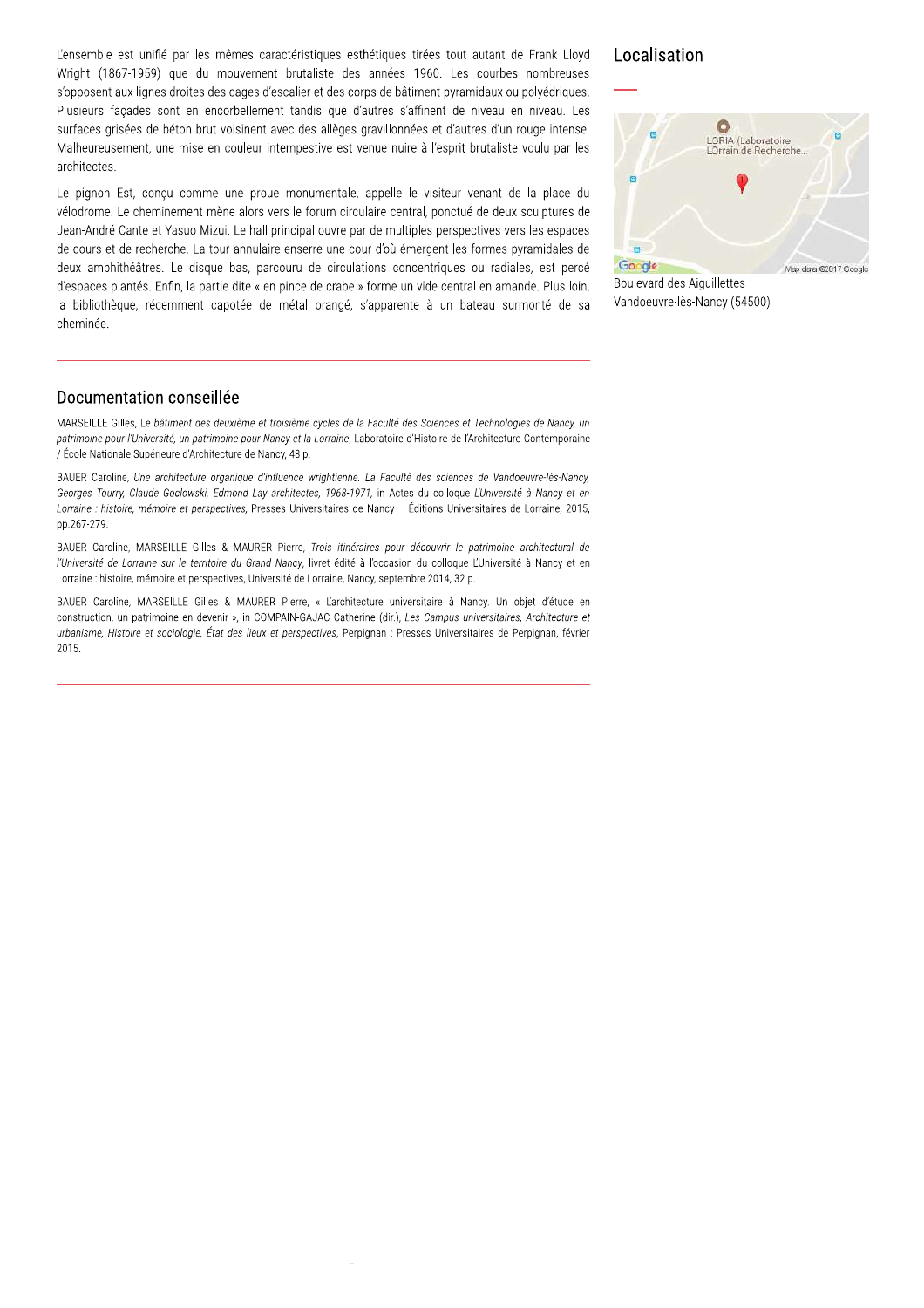

# **FACULTÉ DES SCIENCES ET TECHNOLOGIES DE NANCY**

Vandoeuvre-lès-Nancy (Meurthe-et-Moselle) Éducation et enseignement



L'édifice adopte une composition paysagère venant se nicher dans la dépression du relief dans laquelle il prend place.

Source : Photographie Gilles Marseille Droits : URCAUE Lorraine / LHAC



La cour principale est le lieu choisi pour deux sculptures. Notamment "L'Oscillo-cascade" ic plan.

Source : Photographie Gilles Marseille Droits : URCAUE Lorraine / LHAC



La répétitivité des niveaux et leur décalage successif génèrent un effet étonnant. Source : Photographie Gilles Marseille Droits : URCAUE Lorraine / LHAC



La courbe et la droite s'affrontent dans la cour de cette partie du bâtiment surnommée "la pince de crabe".

Source : Photographie Gilles Marseille Droits : URCAUE Lorraine / LHAC



Le jeu des contrastes s'exprime ici par l'inclinaison différente des deux façades et l'opposition entre le béton gravillonné et le rouge vif des allèges. Source : Photographie Gilles Marseille Droits : URCAUE Lorraine / LHAC